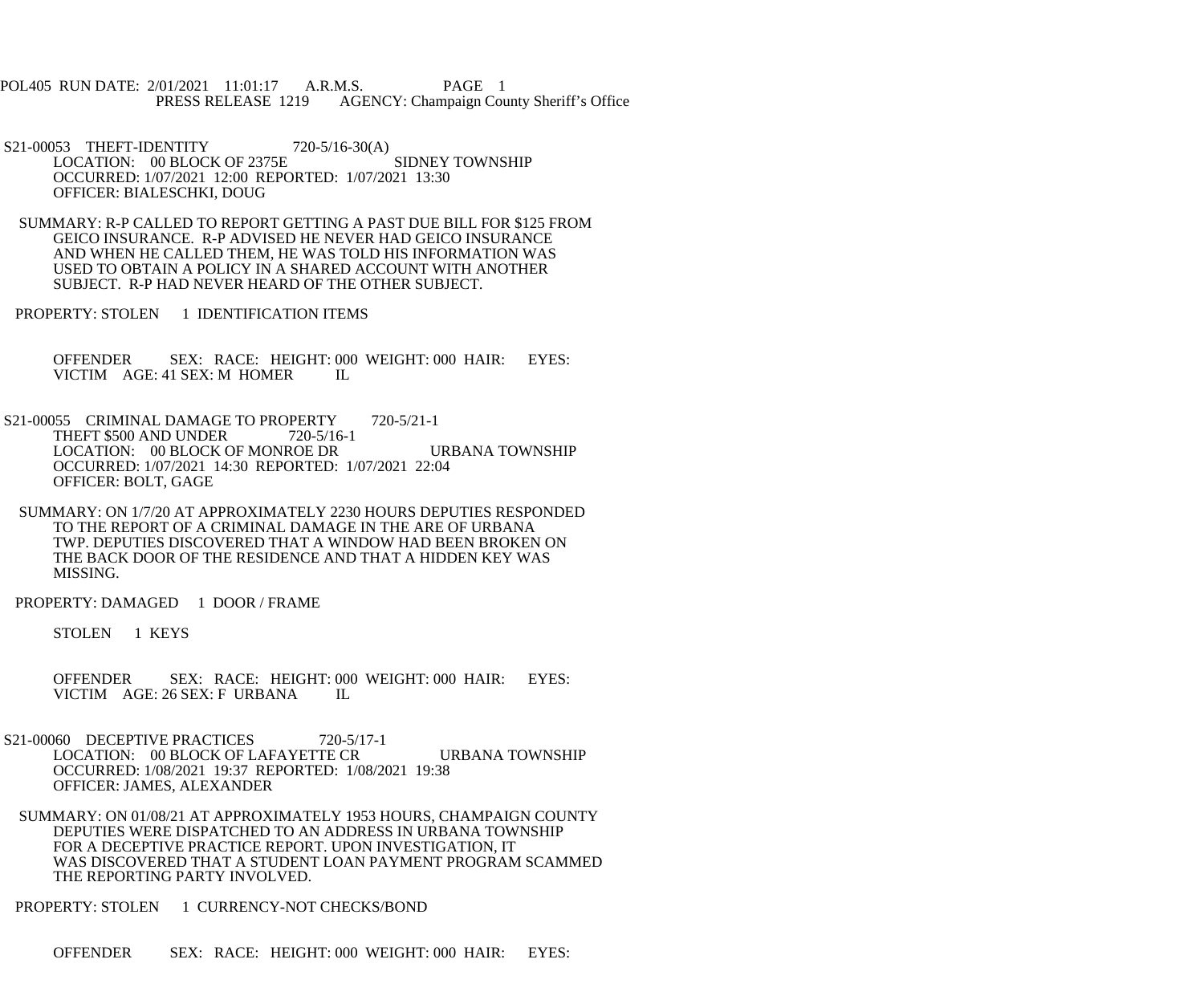POL405 RUN DATE: 2/01/2021 11:01:17 A.R.M.S. PAGE 2<br>PRESS RELEASE 1219 AGENCY: Champaign Cou AGENCY: Champaign County Sheriff's Office VICTIM AGE: 25 SEX: M URBANA IL

- S21-00064 WARRANT-IN STATE LOCATION: 00 BLOCK OF DUNLAP AV S SAVOY OCCURRED: 1/09/2021 13:01 REPORTED: 1/09/2021 13:01 OFFICER: MAYO, NICHOLAS
- SUMMARY: ON 1-9-21, DEPUTIES WERE DISPATCHED TO THE WALMART IN SAVOY FOR A FEMALE SUBJECT WHO WAS STEALING FROM THE BUSINESS. THE FEMALE WAS STOPPED BY LOSS PREVENTION. LOSS PREVENTION PERSONNEL DECLINED TO PURSUE CRIMINAL CHARGES. THE FEMALE WAS FOUND TO HAVE AND OUTSTANDING WARRANT IN LIVINGSTON COUNTY. THE FEMALE WAS ARRESTED AND TRANSPORTED TO THE SATELLITE JAIL ON THE WARRANT ONLY.
- PEOPLE: VICTIM SOCIETY-WARRANTS/RECOVERED PROPERTY

ARRESTS: RAINEY FELICIA AGE: 53 SEX: F HOMELESS URBANA CHARGE: WARRANT-IN STATE WARRANT WARRANT WARRANT-OUT OF STATE CHARGE: WARRANT-IN STATE WARRANT WARRANT-OUT OF STATE<br>AT: S DUNLAP AV BY: MAYO. NICHOLAS BY: MAYO, NICHOLAS

- S21-00066 BATTERY-DOMESTIC 720-5/12-3.2 LOCATION: 00 BLOCK OF BRIAN PL URBANA TOWNSHIP OCCURRED: 1/10/2021 4:23 REPORTED: 1/10/2021 4:23 OFFICER: REIFSTECK, CHASE
- SUMMARY: ON SUNDAY (01/10/21) AT APPROXIMATELY 0425 HRS, CHAMPAIGN COUNTY DEPUTY SHERIFFS WERE DISPATCHED TO A RESIDENCE IN THE URBANA TOWNSHIP, FOR A DOMESTIC BATTERY THAT HAD JUST OCCURRED. UPON ARRIVAL, A NARRATIVE WAS OBTAINED FROM BOTH PARTIES INVOLVED. IT WAS REPORTED THAT DURING AN ARGUMENT BETWEEN A BOYFRIEND AND GIRLFRIEND, THE TWO PARTIES ENTERED INTO A PHYSICAL ALTERCATION. THE MALE HALF INVOLVED WAS PLACED UNDER ARREST AND TRANSPORTED TO THE CHAMPAIGN COUNTY SATELLITE JAIL, FOR DOMESTIC BATTERY.

 OFFENDER AGE: 30 SEX: M VICTIM AGE: 28 SEX: F URBANA IL

ARRESTS: WILLIAMS RYAN W AGE: 30 SEX: M 1711 W JOHN #2 CHAMPAIGN IL CHARGE: BATTERY-DOMESTIC 720-5/12-3.2 BATTERY-DOMESTIC CHARGE: BATTERY-DOMESTIC 720-5/12-3.2 BATTERY-DOMESTIC AT: BRIAN PL BY: REIFSTECK, CHASE

S21-00070 BATTERY-DOMESTIC 720-5/12-3.2 CONSPIRE<br>LOCATION: 00 BLOCK OF 2550N NEWCOMB TOWNSHIP LOCATION: 00 BLOCK OF 2550N OCCURRED: 1/10/2021 18:56 REPORTED: 1/10/2021 18:56 OFFICER: WELDON, MATTHEW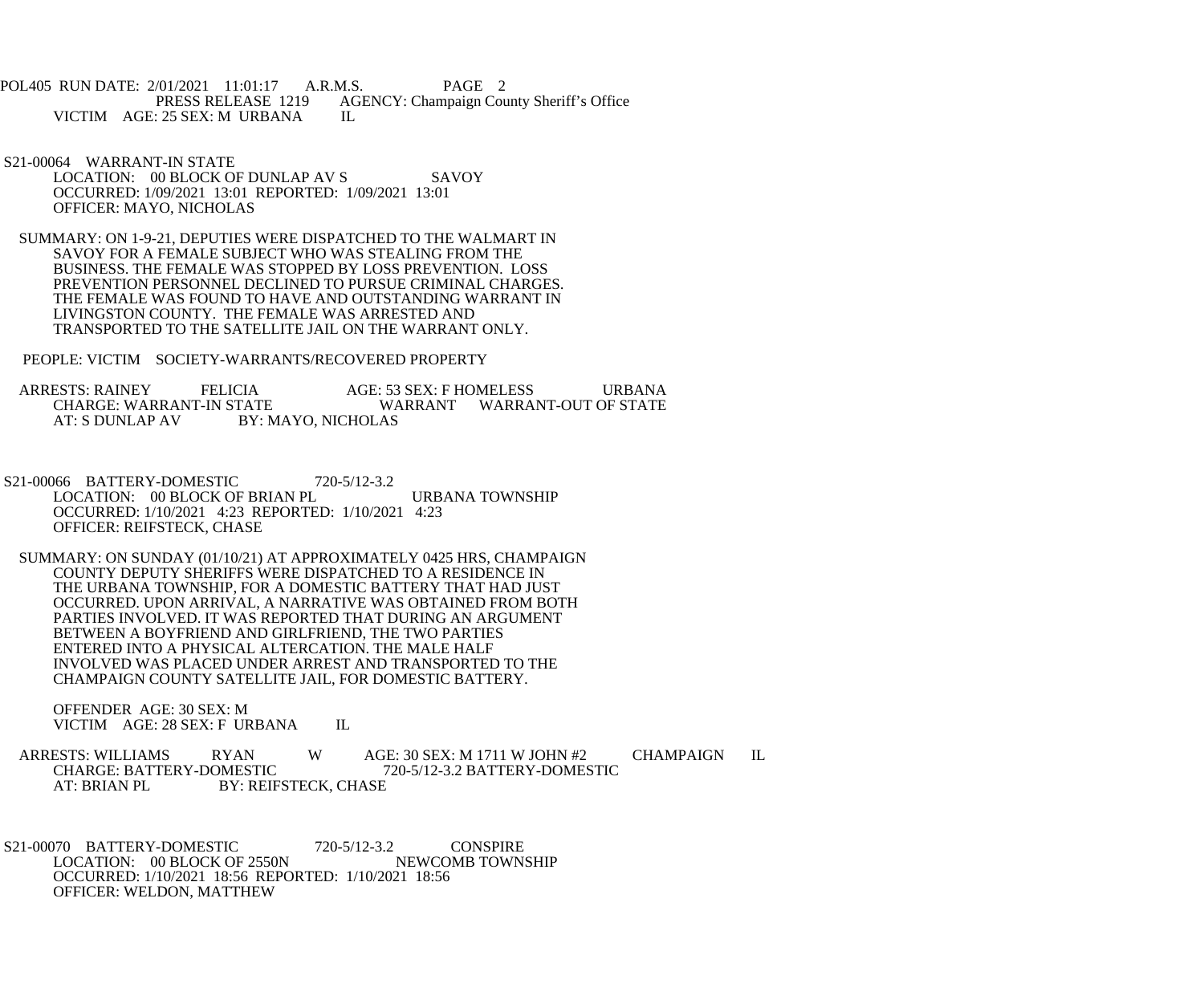POL405 RUN DATE: 2/01/2021 11:01:17 A.R.M.S. PAGE 3<br>PRESS RELEASE 1219 AGENCY: Champaign Cou AGENCY: Champaign County Sheriff's Office

 SUMMARY: DEPUTIES WERE DISPATCHED TO A NEWCOMB TOWNSHIP RESIDENCE IN REFERENCE TO A REPORT OF A DOMESTIC INCIDENT. THE REPORTING PERSON SAID THEIR SPOUSE HAD BEEN VERBAL WITH THEM SINCE THE MORNING, AND IT ESCALATED WHEN THE SPOUSE PHYSICALLY REMOVED THEM FROM THEIR VEHICLE IN THE DRIVEWAY. THE OTHER HALF DENIED ANY INTENTIONAL PHYSICAL CONTACT AND SAID THEY BUMPED INTO EACH OTHER WHEN THEY TRIED TO ENTER THE VEHICLE AT THE SAME TIME. BOTH PARTIES AGREED TO STAY SEPARATED FOR THE NIGHT, AND THE REPORTING PERSON LEFT TO STAY AT A HOTEL.

 OFFENDER AGE: 43 SEX: M VICTIM AGE: 39 SEX: F MAHOMET IL

- S21-00078 THEFT-RETAIL 720-5/16-25 POSS OF DRUG PARAPHERNALIA -ORD 720-600/3.5 LOCATION: 00 BLOCK OF DUNLAP AV S SAVOY OCCURRED: 1/11/2021 17:41 REPORTED: 1/11/2021 17:43 OFFICER: FROMM, DANIEL
- SUMMARY: ON 1/11/21, CHAMPAIGN COUNTY SHERIFF'S DEPUTIES WERE DISPATCHED TO WALMART IN SAVOY FOR A REPORT OF A RETAIL THEFT. DEPUTIES ARRIVED AND LOCATED THE OFFENDER. DURING THE INVESTIGATION, DEPUTIES DISCOVERED DRUG PARAPHERNALIA ON THE OFFENDER. THE INDIVIDUAL WAS PLACED UNDER ARREST FOR RETAIL THEFT AND POSSESSING DRUG PARAPHERNALIA AND TRANSPORTED THE CCSO SATELLITE JAIL.

PROPERTY: STOLEN 27 HOUSEHOLD WARES

- PEOPLE: VICTIM SOCIETY VICTIM WALMART SAVOY IL
- ARRESTS: GWIN RAYMOND CHARLES AGE: 31 SEX: M HOMELESS<br>CHARGE: THEFT-RETAIL 720-5/16-25 THEFT-RETAIL CHARGE: THEFT-RETAIL 720-5/16-25 THEFT-RETAIL<br>AT: S DUNLAP AV BY: FROMM. DANIEL AT: S DUNLAP AV BY: FROMM, DANIEL<br>GWIN RAYMOND CHARLES AGE CHARLES AGE: 31 SEX: M HOMELESS<br>APHERNALIA -ORD 720-600/3.5 POSS OF DRUG PARAPHERNALI CHARGE: POSS OF DRUG PARAPHERNALIA -ORD<br>AT: S DUNLAP AV BY: FROMM. DANIEL BY: FROMM, DANIEL

 S21-00079 WARRANT-IN STATE LOCATION: 00 BLOCK OF FOUNTAIN VALLEY RANTOUL TOWNSHIP OCCURRED: 1/11/2021 19:16 REPORTED: 1/11/2021 19:16 OFFICER: SELLEK, KYLE

 SUMMARY: DEPUTY MADE CONTACT WITH SUBJECT WHO HAD AN ACTIVE WARRANT FOR FAILURE TO PAY CHILD SUPPORT. NTA ISSUED.

PEOPLE: VICTIM SOCIETY-WARRANTS/RECOVERED PROPERTY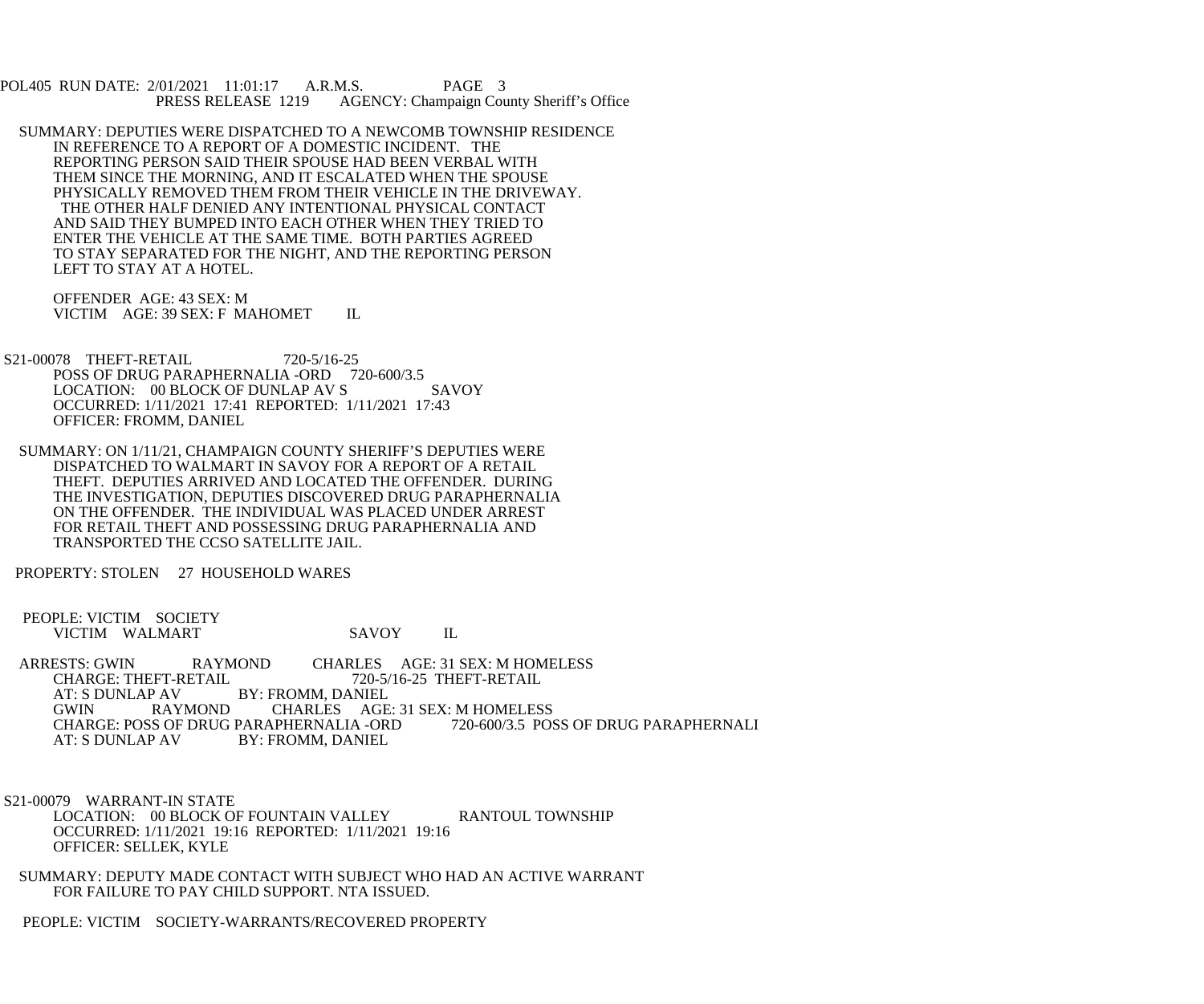POL405 RUN DATE: 2/01/2021 11:01:17 A.R.M.S. PAGE 4<br>PRESS RELEASE 1219 AGENCY: Champaign Cou AGENCY: Champaign County Sheriff's Office

ARRESTS: ADAMS JUSTIN L AGE: 29 SEX: M 34 FOUNTAIN VALLEY RANTOUL IL CHARGE: WARRANT-IN STATE E WARRANT WARRANT-IN STATE BY: SELLEK, KYLE AT: FOUNTAIN VALLEY

- S21-00088 THEFT \$500 AND UNDER 720-5/16-1 LOCATION: 00 BLOCK OF LAKE OF THE WOODS RD MAHOMET TOWNSHIP OCCURRED: 1/01/2021 0:01 REPORTED: 1/13/2021 12:34 OFFICER: REIFSTECK, JONATHAN
- SUMMARY: THE SUSPECT(S) STOLE FIBERGLASS YARD STAKES FROM THE VICTIM'S RESIDENTIAL YARD. THE VICTIM WAS UNABLE TO PROVIDE SUSPECT INFORMATION.
- PROPERTY: STOLEN 20 OTHER PROPERTY THAN LISTD

 OFFENDER SEX: RACE: HEIGHT: 000 WEIGHT: 000 HAIR: EYES: VICTIM AGE: 62 SEX: F MAHOMET IL

- S21-00093 THEFT-IDENTITY 720-5/16-30(A) LOCATION: 00 BLOCK OF 2200N HENSLEY TOWNSHIP OCCURRED: 8/20/2020 8:00 REPORTED: 1/13/2021 18:15 OFFICER: MOODY, ED
- SUMMARY: UNKNOWN PERSON USED THE VICTIMS SOCIAL SECURITY NUMBER TO OPEN A POWER BILL IN TEXAS.

 OFFENDER SEX: RACE: HEIGHT: 000 WEIGHT: 000 HAIR: EYES: VICTIM AGE: 36 SEX: M CHAMPAIGN IL

- S21-00094 BATTERY-DOMESTIC 720-5/12-3.2 LOCATION: 00 BLOCK OF CR 1700N OGDEN TOWNSHIP OCCURRED: 1/13/2021 18:45 REPORTED: 1/13/2021 18:46 OFFICER: JAMES, ALEXANDER
- SUMMARY: ON 01/13/21 AT APPROXIMATLEY 1848 HOURS, CHAMPAIGN COUNTY DEPUTIES WERE DISPATCHED TO AN ADDRESS IN OGDEN TOWNSHIP FOR A REPORT OF A DOMESTIC. AFTER INVESTIGATION, IT WAS DISCOVERED THAT ONE SUBJECT BATTERED ANOTHER PARTY.

PEOPLE: VICTIM AGE: 47 SEX: M ST. JOSEPH IL

ARRESTS: SMITH LINDA C AGE: 44 SEX: F 2460 CR 1700N ST JOSEPH IL<br>CHARGE: BATTERY-DOMESTIC 720-5/12-3.2 BATTERY-DOMESTIC CHARGE: BATTERY-DOMESTIC 720-5/12-3.2 BATTERY-DOMESTIC<br>AT: 2400 BLK CR 1700 N BY: JAMES, ALEXANDER BY: JAMES, ALEXANDER

S21-00096 OTHER TROUBLE/INFO RPT CONSPIRE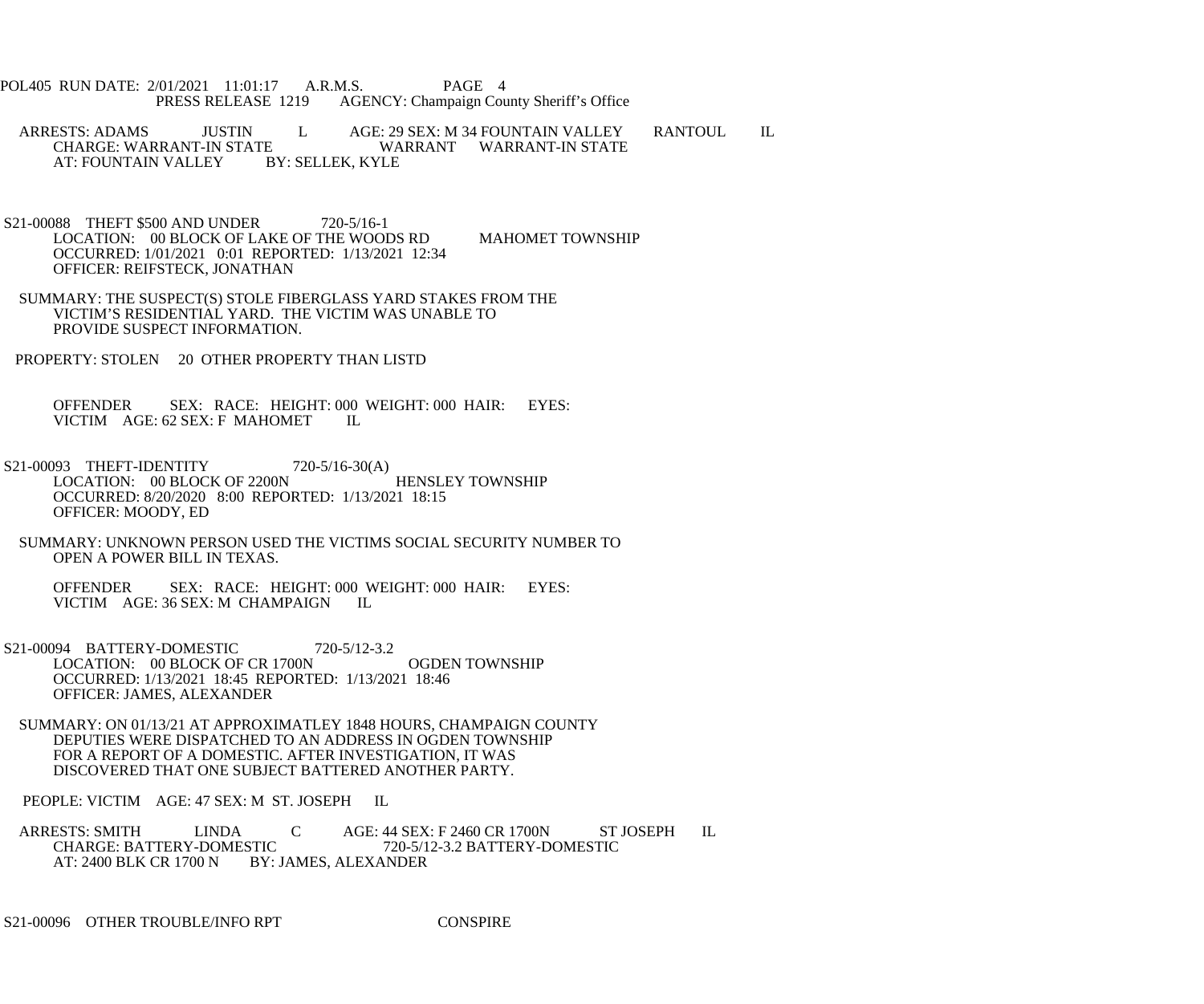POL405 RUN DATE: 2/01/2021 11:01:17 A.R.M.S. PAGE 5<br>PRESS RELEASE 1219 AGENCY: Champaign Cou AGENCY: Champaign County Sheriff's Office<br>MAHOMET TOWNSHIP LOCATION: 00 BLOCK OF LOGAN ST OCCURRED: 1/13/2021 23:01 REPORTED: 1/13/2021 23:01 OFFICER: WELDON, MATTHEW

 SUMMARY: DEPUTIES WERE DISPATCHED TO CHECK WELFARE ON AN INTOXICATED SUBJECT WHO WAS LOCKED OUT OF THEIR RESIDENCE, BUT EVENTUALLY MANAGED TO GET BACK INSIDE. UPON OUR ARRIVAL, THE SUBJECT WAS EXTREMELY INTOXICATED AND HAD SMALL CUTS AND BRUISES ON THEIR FACE AND HANDS. THE SUBJECT INITIALLY SAID THEIR SPOUSE WAS THE CAUSE OF THEIR INJURIES, BUT WAS UNCOOPERATIVE AND REFUSED TO SAY ANY FURTHER. THE OTHER HALF WAS NOT ON SCENE AND I WAS UNABLE TO LOCATE THEM.

 PEOPLE: VICTIM SOCIETY OFFENDER SEX: U RACE: U HEIGHT: 000 WEIGHT: 000 HAIR: EYES:

 S21-00098 BATTERY-DOMESTIC 720-5/12-3.2 WARRANT-IN STATE LOCATION: 00 BLOCK OF MACARTHUR DR URBANA TOWNSHIP OCCURRED: 1/14/2021 11:30 REPORTED: 1/14/2021 11:30 OFFICER: REIFSTECK, JONATHAN

 SUMMARY: THE VICTIM AND THE SUSPECT REPORTEDLY PUSHED AND STRUCK ONE ANOTHER WITH THEIR HANDS. THE VICTIM AND THE SUSPECT ARE SIBLINGS. THEY TEMPORARILY RESIDE TOGETHER. NO ARREST(S) WERE MADE FOR DOMESTIC BATTERY BASED ON THE TOTALITY OF THE CIRCUMSTANCES. THE SUSPECT WAS ISSUED AN NTA IN REFERENCE TO A CHAMPAIGN COUNTY ARREST WARRANT. THE VICTIM AND THE SUSPECT WERE SEPARATED FOR THE DAY.

 PEOPLE: VICTIM SOCIETY-WARRANTS/RECOVERED PROPERTY OFFENDER AGE: 29 SEX: F VICTIM AGE: 33 SEX: F URBANA IL

 ARRESTS: GRIDER DANIELLE L AGE: 29 SEX: F 503 MACARTHUR DR URBANA IL CHARGE: WARRANT-IN STATE WARRANT WARRANT-IN STATE AT: MACARTHUR DR BY: REIFSTECK, JONATHAN

S21-00099 DECEPTIVE PRACTICES 720-5/17-1 LOCATION: 00 BLOCK OF RIVERKNOLL DR CHAMPAIGN TOWNSHIP OCCURRED: 5/24/2019 0:01 REPORTED: 1/14/2021 14:16 OFFICER: BEASLEY, CHAD

 SUMMARY: ON 01-14-2021, I TOOK A DECEPTIVE PRACTICE REPORT VIA PHONE IN-REGARDS TO A ACCOUNT OPENED FRAUDULENTLY USING THE VICTIMS INFORMATION IN NEW JERSEY. THE VICTIM ADVISED SOME UNKNOWN SUSPECT USED HER INFORMATION OPENING A UTILITIES ACCOUNT IN NEW JERSEY. SHE NEEDED A POLICE REPORT TO CONTEST THE \$665.00 FRAUDULENT CHARGE ON HER CREDIT REPORT.